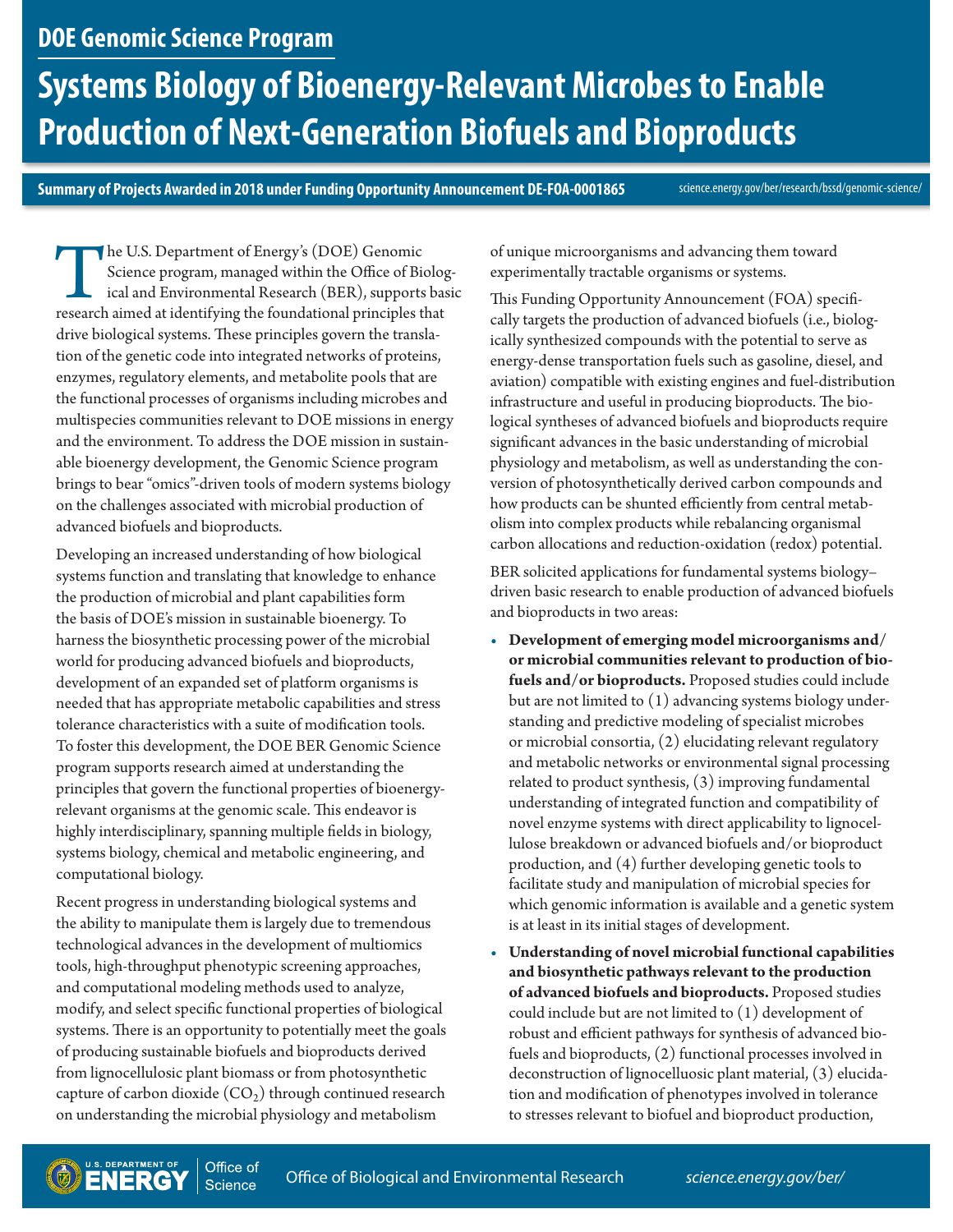and (4) development of methods to overcome problems with recombinant expression of vital enzymes and pathways. Proposed research should include the development of strategies to identify and overcome metabolic impacts resulting from pathway modification that limit production of target molecules.

In conjunction with research addressing the two research topics outlined on p. 1, applicants could propose the development of analytical technologies facilitating characterization of relevant functional processes or high-throughput phenotyping of modified biofuel-producing strains, as long as the applications were tightly integrated with the stipulated topics.

## **2018 Awards**

#### **Systems Biology–Based Optimization of Extremely Thermophilic Lignocellulose Conversion to Bioproducts**

- **Principal Investigator:** Michael Adams (University of Georgia)
- **Collaborators:** Robert M. Kelly (North Carolina State University), Dmitry A. Rodionov (Sanford Burnham Prebys Medical Discovery Institute), and Ying Zhang (University of Rhode Island)

**Project Goal and Summary:** Use systems biology–guided approaches to develop a nonmodel, microbial metabolic engineering platform based on the most thermophilic lignocellulose-degrading organism known, *Caldicellulosiruptor bescii*, which grows optimally at 78°C. The latest metabolic reconstruction and modeling approaches will be applied to optimize biomass to product conversion using switchgrass as the model plant and acetone and 3-hydroxypropionate as products. Bioprocessing above 70°C can have important advantages over near-ambient operations. Highly genetically modified microorganisms usually have a fitness disadvantage and can be overtaken easily in culture when contaminating microbes are present. The high growth temperature of extreme thermophiles precludes growth or survival of virtually any contaminating organism or phage, thus reducing operating costs associated with reactor sterilization and maintenance of a sterile facility. In addition, at industrial scales, heat production from microbial metabolic activity vastly outweighs heat loss through bioreactor walls that would require cooling. Extreme thermophiles have other advantages—nonrefrigerated cooling water can be used if needed and heating requirements can be met with low-grade steam typically in excess capacity on plant sites. The overarching goal is to demonstrate that a nonmodel microorganism, specifically an extreme thermophile, can be a strategic metabolic engineering platform for industrial biotechnology.

#### **Biosensor and Optogenetics for Systems Biology of Yeast Branched-Chain Alcohol Production and Tolerance**

• **Principal Investigator:** José Avalos (Princeton University)

**Project Goal and Summary:** Carry out a comprehensive systems biology study of branched-chain alcohol (BCA) production and tolerance in yeast. BCAs, including isobutanol, isopentanol, and 2-methyl-1-butanol, are some of the most promising advanced biofuels in development. These alcohols have better fuel properties than bioethanol. They have higher energy density, their refinement is less expensive and energy intensive, and they have much better compatibility with the nation's fuel use and distribution infrastructure. The project will leverage a recently developed, genetically encoded biosensor of BCA production to screen various yeast genomic libraries to measure the effects of different genetic perturbations (i.e., gene deletion, overexpression, or mutation) on BCA production or tolerance and to screen those collections using different substrates, nutritional requirements, or BCA-induced stress. In addition, by combining the biosensor with optogenetic regulation of BCA production, the team will establish a closed-loop control system for measuring transcriptomic changes under well-controlled conditions. These new insights will be used to develop improved strains for producing BCAs and to help make this very promising class of biofuels more economically competitive.

#### **Creating Multifunctional Synthetic Lichen Platforms for Sustainable Biosynthesis of Biofuel Precursors**

- **Principal Investigator:** Michael Betenbaugh ( Johns Hopkins University)
- **Collaborators:** Michael Guarnieri (National Renewable Energy Laboratory), Jon Magnuson (Pacific Northwest National Laboratory), Jamey D. Young (Vanderbilt University), and Karsten Zengler (University of California, San Diego)

**Project Goal and Summary:** Use genetic manipulation techniques to enhance the exchange of metabolites between autotrophs and heterotrophs, creating superior synthetic lichens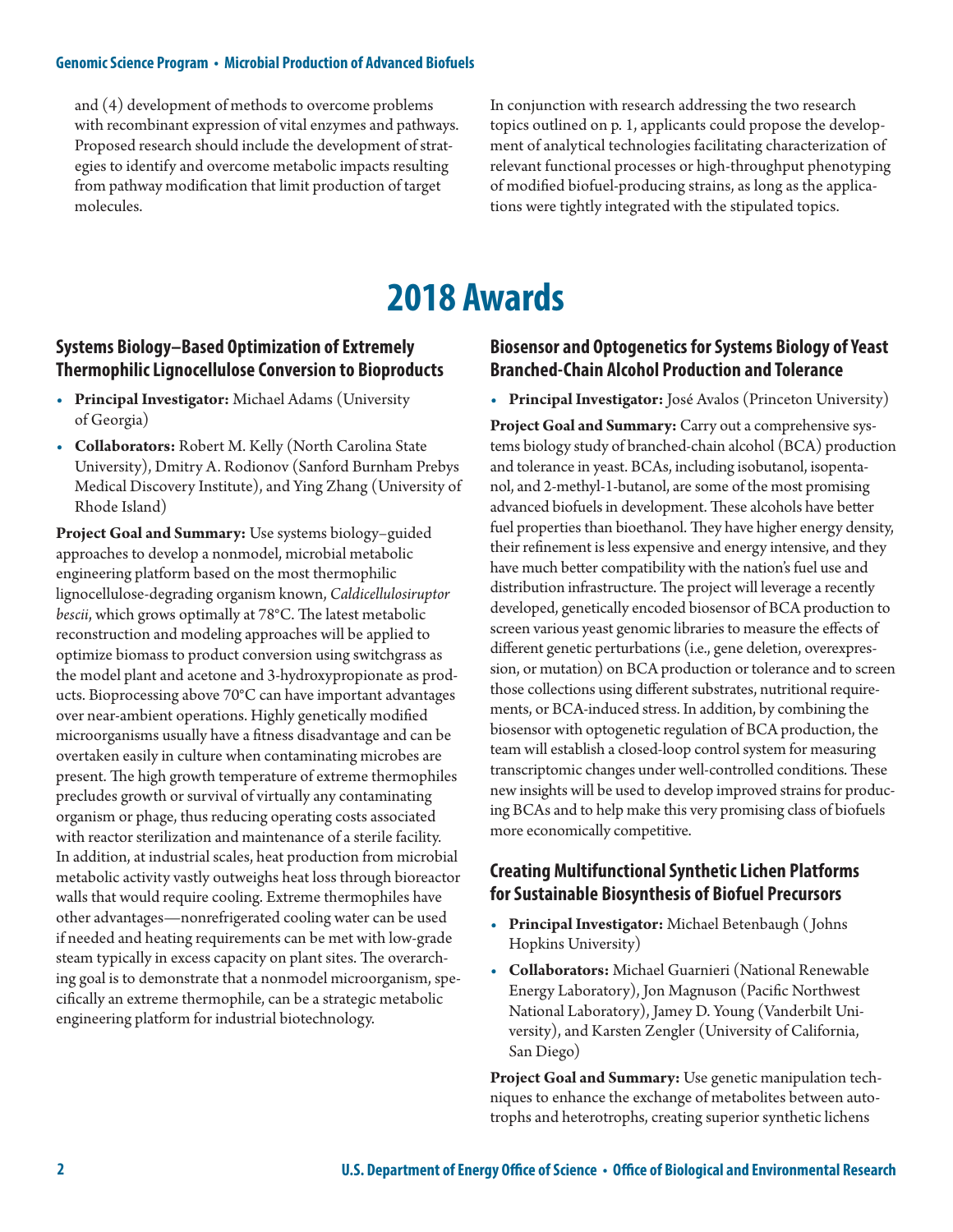able to generate useful products of interest to the energy and chemical industries. Lichens are communities of microbes that collect sunlight and carbon dioxide  $(CO<sub>2</sub>)$  and apply them to power the group's activities, allowing autotrophic members to optimize photosynthesis and metabolite generation while their heterotrophic fungal partners produce biochemical compounds for the community. Additional members may provide key functions such as nitrogen fixation. While lichens can thrive in the harshest environments on Earth, they also represent a novel biotechnology platform that can transform  $CO<sub>2</sub>$  and sunlight into valuable energy-related biochemicals. Unfortunately, natural lichens have exceedingly slow growth rates, making them impractical for most industrial applications. Key metabolite excretion bottlenecks identified in cyanobacteria will be engineered to share particular metabolic intermediates with their heterotrophic partners for channeling into natural or engineered metabolic pathways, thus generating energy-related precursors of biochemicals or biofuels with high commercial value.

## **High-Throughput Chemical Imaging for Optimizing Biofuel Synthesis Using Synthetic Biology**

- **Principal Investigator:** Mary Dunlop (Boston University)
- **Collaborators:** Ji-Xin Cheng (Boston University) and Wilson Wong (Boston University)

**Project Goal and Summary:** Develop and use technology for directly measuring synthesis of biofuels in living cells by employing a high-throughput platform for chemical imaging of biofuel production to improve *Escherichia coli* fatty acid production. Recent advances in the fields of synthetic biology and metabolic engineering have resulted in an unprecedented ability to engineer microbial genomes and to design and build gene circuits for improving biofuel production. Stimulated Raman scattering (SRS) microscopy will be introduced as a new technology for directly measuring chemical signatures in *in vivo* samples for engineering and optimizing biofuel production strains. This technology can work on a broad range of cell types (e.g., yeast, algae, and other bacteria besides *E. coli*) and can detect *in vivo* levels of other biofuels and products (e.g., diesel and jet fuels). SRS imaging is expected to be especially valuable for assessing chemical signatures in strains where tools for genetic manipulation are limited or nonexistent.

#### **Dissecting the Division of Labor in Microbial Consortia for the Production of Biofuels and Chemicals**

- **Principal Investigator:** Ting Lu (University of Illinois, Urbana-Champaign)
- **Collaborator:** Yong-Su Jin (University of Illinois, Urbana-Champaign)

**Project Goal and Summary:** Elucidate fundamental design principles for the division of labor (DOL) in microbial

ecosystems in the context of a *Saccharomyces cerevisiae* and *Lactococcus lactis* consortium that produces 2,3-butanediol, 2-butanol, and lactic acid. Microbial metabolic engineering is an attractive strategy for clean and sustainable production of biofuels and chemicals. Over the decades, this canonical paradigm, which involves pathway construction in single strains, has led to many breakthroughs; however, this paradigm has several key limitations including inefficient and slow substrate conversion, heavy burdens in energetics and reduction-oxidation (redox) balance, and unexpected accumulation of byproducts. Synthetic microbial consortia have recently emerged as a promising solution to address these challenges by expanding the programmability and enhancing the robustness of desired functionality. The hypothesis is that the structure of the cellular interaction network in this consortium is essential to ecosystem robustness, promising to deliver a quantitative and systematic understanding of DOL in microbial ecosystems. Thus, it will advance the fundamental knowledge of microbial ecology concerning community structure and dynamics. Achieving project goals also will provide valuable insights into the design and construction of artificial microbial consortia for the synthesis of bioproducts from cellulosic biomass.

## **Using Gene Editing and an Accumulated Bioproduct as a Reporter for Genotypic and Phenotypic Heterogeneity in Growth-versus-Production for** *Methylobacterium extorquens* **Conversion of Aromatics to Butanol**

- **Principal Investigator:** Christopher Marx (University of Idaho)
- **Collaborators:** Ankur B. Dalia (Indiana University), Sergey Stolyar (University of Idaho), and Andreas E. Vasdekis (University of Idaho)

**Project Goal and Summary:** Develop *Methylobacterium extorquens* as a catalyst to convert methoxylated aromatics from lignin hydrolysate into a model bioproduct, 1-butanol, and develop a novel approach that combines the advantages of gene editing, deep-sequencing, and analysis of phenotypic heterogeneity for both growth and production. Lignin-derived compounds from plant biomass are among those most recalcitrant for microbial conversion. Hydrolysates contain a wide variety of aromatic molecules, and a particular issue with these molecules is that many of them are methoxylated; these methoxy groups are released as formaldehyde during degradation, possibly overloading the detoxification ability of standard heterotrophs. Methylotrophic bacteria, on the other hand, not only rapidly generate internal formaldehyde from oxidation of single-carbon compounds, like methanol, but also can oxidize it fast enough to prevent toxicity. In an earlier DOE project, the team also discovered that some *Methylobacterium* strains grow exceptionally well on aromatics and do not release formaldehyde into the medium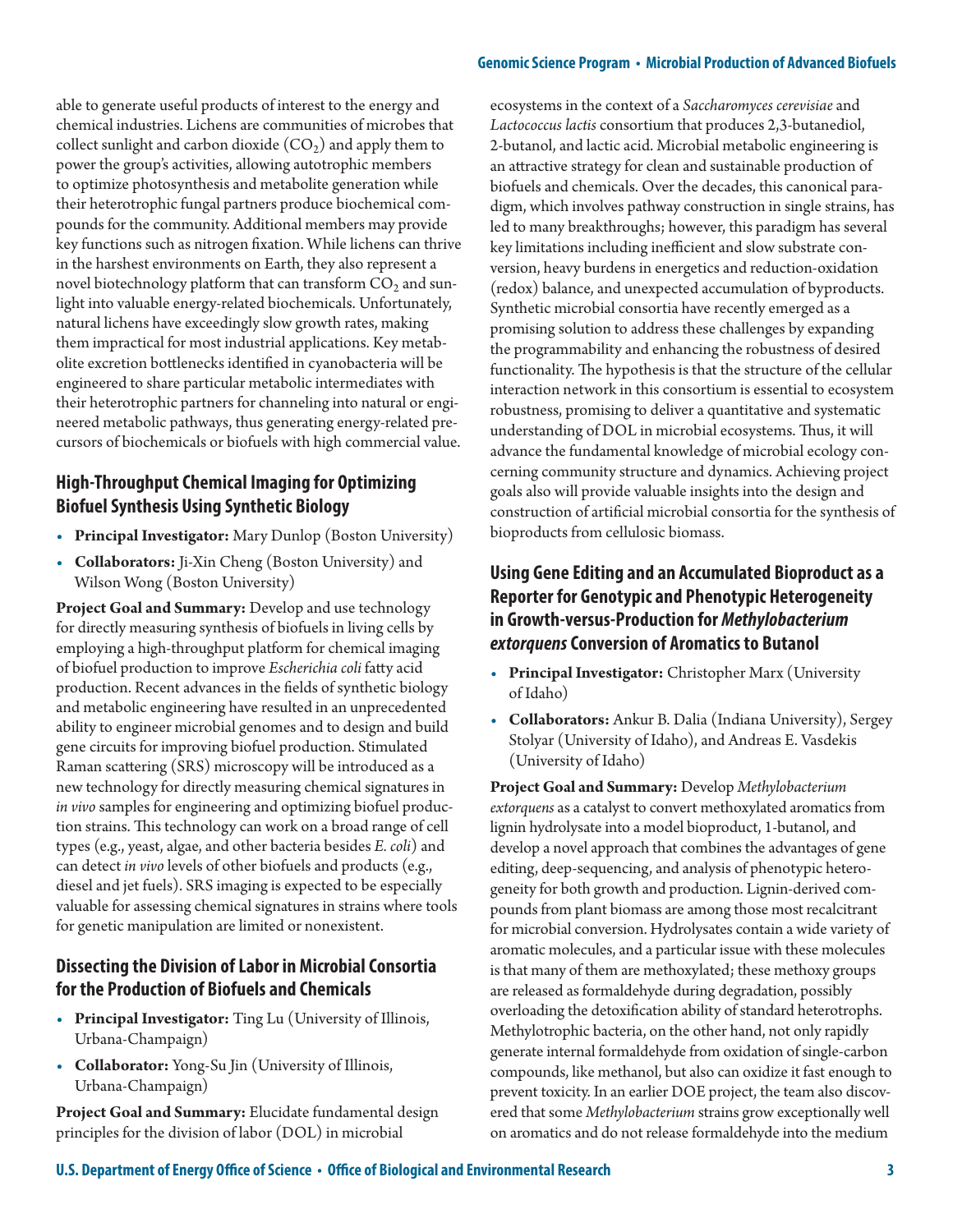from the methoxy groups present, unlike classic systems for aromatic degradation (e.g., *Pseudomonas putida*). The project has since demonstrated that the pathways for methoxylated aromatic use can be introduced into the emerging model organism, *M. extorquens*, and enable it to grow on aromatics. These conceptual advances could broadly revolutionize work in DOE-relevant biosystems design.

## **Systems Analysis of a Fast-Growing N<sub>2</sub>-Fixing Cyanobacterium for Production of Advanced Biofuels and Nitrogen-Containing Petrochemical Replacement Compounds**

- **Principal Investigator:** Himadri Pakrasi (Washington University in St. Louis)
- **Collaborators:** Maciek R. Antoniewicz (University of Delaware) and Costas Maranas (Pennsylvania State University)

**Project Goal and Summary:** Use an integrated systems biology approach to develop the filamentous cyanobacterium *Anabaena* sp. PCC 33047 as a model fast-growing, photosynthetic, diazotrophic production platform. Cyanobacteria are photosynthetic prokaryotes with significant potential as cell factories for sustainable production of biofuels and chemicals by directly using energy from sunlight and carbon dioxide  $(CO<sub>2</sub>)$ . One key issue with the current cyanobacterial production strains concerns the growth rates of these microbes. Compared to other oxygenic photosynthetic organisms such as plants and eukaryotic algae, many cyanobacterial strains have superior growth rates. However, they grow significantly slower than heterotrophic microbes such as *Eshcherichia coli* and yeast, which are commonly used in biofuels research. The team's recent discovery of the fast-growing cyanobacterium *Synechococcus elongatus* UTEX 2973 demonstrates that there are strains available whose production potential far exceeds that of current model systems. Notably, most cyanobacterial production systems require the input of fixed nitrogen, which has been reported as one of the highest operational costs for biofuel production. This taxing requirement can be largely eliminated through the use of (N2)-fixing cyanobacteria. The team has identified *Anabaena* 33047, which has a remarkable 3.8-hour doubling time under nitrogen  $N_2$ -fixing conditions. Because nitrogen demand is a major cost for photosynthetic bioproduction, the use of this fast-growing diazotrophic strain should significantly improve the cost outlook of target bioproducts. The team will pursue a systems approach to develop *Anabaena* 33047 as a versatile photosynthetic  $CO_2$ -fixing and  $N_2$ -fixing production platform for use by the bioenergy research community during the coming era.

## **Syntrophic Co-Cultures of** *Clostridium* **Organisms to Produce Higher Alcohols and Other C6-C8 Metabolites**

- **Principal Investigator:** Eleftherios Papoutsakis (University of Delaware)
- **Collaborators:** Maciek R. Antoniewicz (University of Delaware) and Costas Maranas (Pennsylvania State University)

**Project Goal and Summary:** Advance the systems biology understanding and predictive modeling of synthetic and syntrophic *Clostridium* microbial consortia, focusing on elucidation of metabolic networks and environmental signals in the consortia. Microbial communities are ubiquitous in nature and have a wide range of applications, including production of biofuels and chemicals. It is now well appreciated that the capabilities of multimicroorganism systems cannot be predicted by the sum of their parts. Rather, synergistic interactions at different levels often result in better overall performance of these systems. The emerging field of co-culture synthetic biology promises the assembly of different metabolic capabilities into functional systems, where the diversity of metabolic pathways and the ability of microorganisms to exchange metabolites and larger molecules dramatically expand the possible metabolic space. *Clostridium* organisms are uniquely capable of using a large variety of biomass-derived carbohydrates, and some of them can also fix carbon dioxide  $(CO_2)$  autotrophically, thus enabling maximal use of substrate carbon. These organisms possess diverse biosynthetic capabilities for producing a broad spectrum of metabolites, which, together with their derivatives, could serve as commodity chemicals, biofuels, and biofuel precursors. Significantly, syntrophic *Clostridia* consortia can fix extensive CO<sub>2</sub> amounts, thus achieving product yields that cannot be achieved by monocultures. The ultimate goal then is to use the knowledge developed from these systems as a basis for future developments of syntrophic systems to produce a broad spectrum of metabolites via modular syntrophic co-cultures, involving engineered and nonengineered microorganisms from various genera in addition to the *Clostridium* organisms.

#### **Rapid Development of Acetogenic** *Clostridia* **Using Highly Multiplexed Genome Engineering for Control of C1 Bioconversion**

- **Principal Investigator:** Howard Salis (Pennsylvania State University)
- **Collaborators:** Steve Brown (LanzaTech) and Michael Koepke (LanzaTech)

**Project Goal and Summary:** Develop the commercially scalable emerging model organism, *Clostridium autoethanogenum*, which converts a single-carbon (C1) feedstock (e.g., carbon dioxide and carbon monoxide from waste gas emissions) into a short-chain fatty acid, 3-hydroxyproprionic acid. This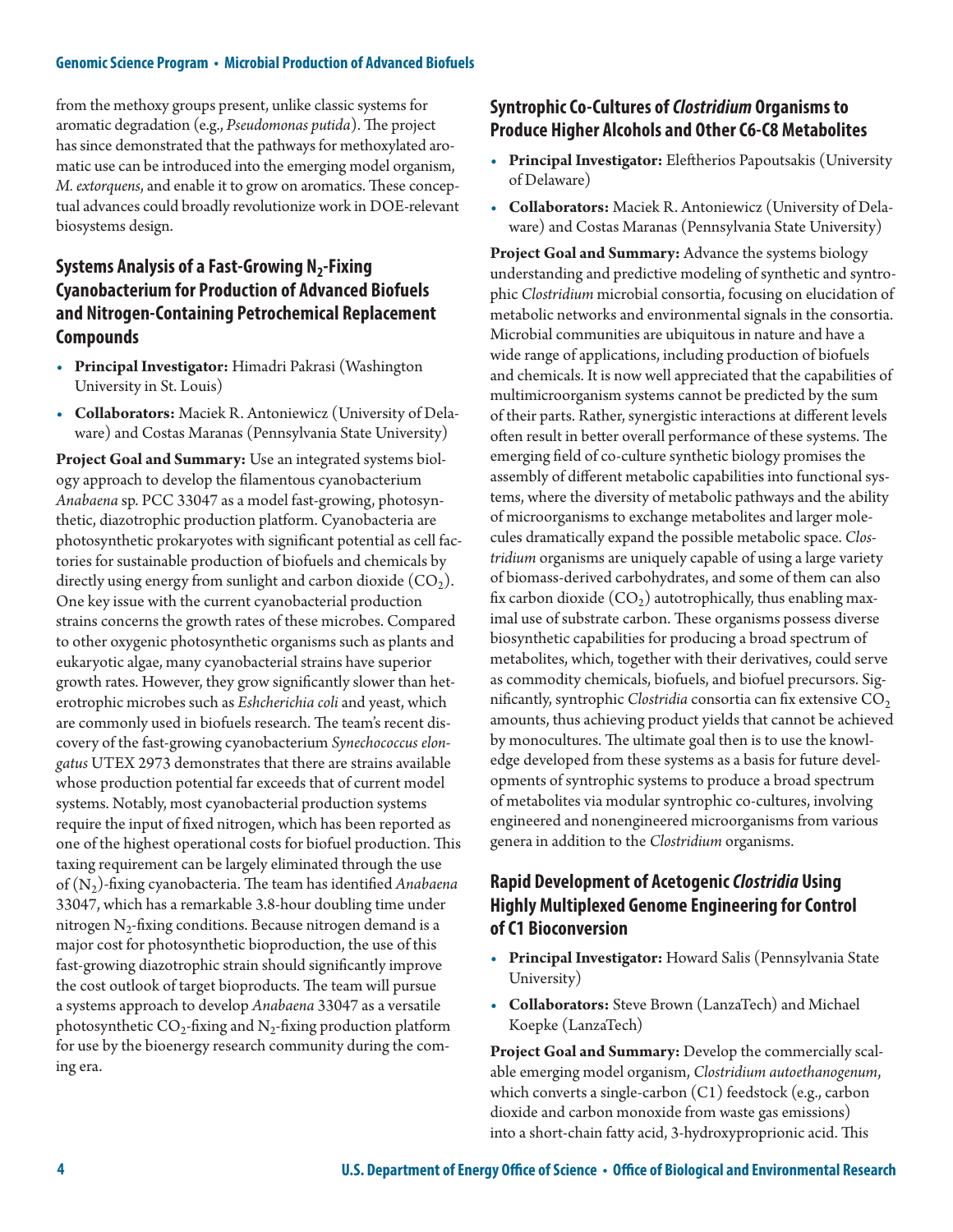3-hydroxypropionic acid is an ideal biorenewable precursor to industrially important polymers such as acrylates. The team will apply several systems and synthetic biology technologies, coupling together algorithmic design approaches, highly multiplexed genome-scale engineering techniques, and omics measurements, to exert complete control over the metabolism of *C. autoethanogenum*. First, the team will employ an integrated computational, experimental approach to engineer optimized biosynthesis pathways for 3-hydroxypropionic acid in *C. autoethanogenum*. Second, to redirect metabolic flows toward 3- hydroxypropionic acid production, the team will develop and demonstrate a very highly multiplexed version of CRISPR (i.e., clusters of regularly interspaced short palindromic repeats) that uses highly nonrepetitive genetic parts to up-regulate or down-regulate up to 20 targeted genes simultaneously. Third, the team will perform technoeconomic assessments of C1 bioconversion to 3-hydroxypropionic acid and couple those assessments to algorithm-designed genetic modifications, determining genotype-phenotype-cost relationships across several metrics. This project will result in a commercially scalable emerging model organism capable of producing 3-hydroxypropionic acid at economically competitive, high productivities from low-cost C1 feedstock.

## **Gene Regulatory Networks Enabling Fungi to Selectively Extract Sugars from Lignocellulose**

- **Principal Investigator:** Jonathan Schilling (University of Minnesota)
- **Collaborators:** Igor Grigoriev (Lawrence Berkeley National Laboratory), David Hibbett (Clark University), Young-Mo Kim (Pacific Northwest National Laboratory), and Claudia Schmidt-Dannert (University of Minnesota)

**Project Goal and Summary:** Identify and characterize brown rot–specific gene regulation patterns to address key knowledge gaps, enabling *in vivo* manipulations such as CRISPR/Cas9 and metabolomics to map metabolite expression feedback over time to produce an integrated regulatory model for brown rot fungi. However, understanding of fungal brown rot metabolism is limited. Fungi dominate the biological decomposition of wood and other lignocellulosic plant tissues in nature through a range of pathways for unlocking the sugars embedded in lignin, offering a proven model for the sustainable production of energy from biomass. Modern approaches to bioenergy production aim to depolymerize polysaccharides to release fermentable sugars (saccharification), saving lignin as a coproduct that is a good fit for the carbohydrate-selective pathways of brown rot fungi. This project will enable omics-driven tools for organisms highly relevant to bioenergy, with broader scientific impacts in the fields of ecology, evolution, and biogeochemistry.

## **Novel Microbial Routes to Synthesize Industrially Significant Precursor Compounds**

- **Principal Investigator:** F. Robert Tabita (Ohio State University)
- **Collaborators:** William R. Cannon (Pacific Northwest National Laboratory) and Kelly C. Wrighton (Colorado State University)

**Project Goal and Summary:** Maximize the potential of microorganisms to convert lignocellulose-derived compounds and carbon dioxide  $(CO_2)$  to important synthetic precursor compounds such as ethylene and propylene, the most widely employed organic compounds in industry. With these compounds being used for the synthesis of several multibillion-dollar products, there is an increasing demand for bioproducts and biofuels from plentiful starting materials such as lignocellulose and  $CO<sub>2</sub>$  feedstocks. In this project, a combination of systems biology and bioinformatics approaches, along with a unique toolbox of analytical, omics, molecular, and biochemical approaches, will be applied to meet project goals. Current chemical processes for precursor synthesis require huge amounts of energy derived from fossil fuels, but recently discovered, efficient anaerobic ethylene synthetic processes offer the potential to significantly impact biological ethylene (and propylene) formation, tenable with the plentiful starting materials of lignocellulose and/or  $CO<sub>2</sub>$  feedstocks. Overall, this project aims to develop an industrially compatible process to synthesize ethylene in high yields using microbial systems.

## **Understanding and Harnessing the Robustness of Undomesticated** *Yarrowia lipolytica* **Strains for Biosynthesis of Designer Bioesters**

- **Principal Investigator:** Cong Trinh (University of Tennessee, Knoxville)
- **Collaborators:** Bruce J. Dien (U.S. Department of Agriculture's Agricultural Research Service, Peoria, Illinois), Richard Giannone (Oak Ridge National Laboratory), and Patricia Slininger (U.S. Department of Agriculture's Agricultural Research Service, Peoria, Illinois)

**Project Goal and Summary:** Harness the potential of robust undomesticated *Yarrowia lipolytica* isolates to produce designer bioesters from undetoxified biomass hydrolysates. These isolates will be derived from genetic and phenotypic screening approaches using a rigorous microbe selection platform. Genomic and molecular characterization will be leveraged to elucidate and characterize the underlying mechanisms of how these new strains yield desirable bioesters and other bioproducts. Specifically, the team will detail how these *Y. lipolytica* (1) tolerate and effectively assimilate inhibitory biomass hydrolysates for superior lipid accumulation under hypoxic compared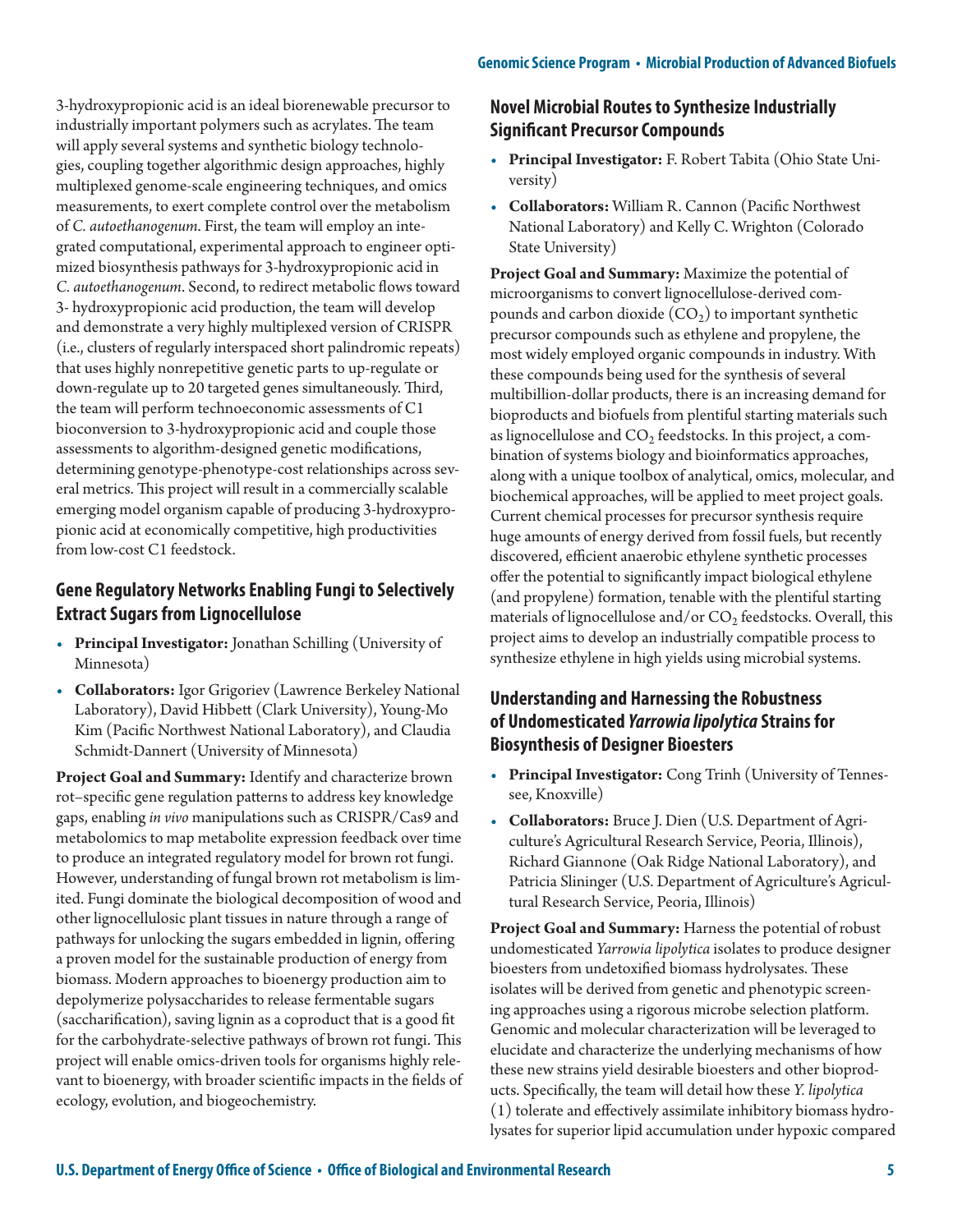with oxygen-sufficient conditions; (2) tolerate organic solvents that are required to produce biofuels and bioproducts in a twophase fermentation system; and (3) endogenously degrade lipids to produce targeted esters with potential use as fuels, solvents, flavors, and fragrances. Project results will provide the needed tools to allow *in situ* production and integrated recovery of custom esters, as well as the insight necessary for engineering *Yarrowia* strains to produce a wide variety of biofuels and bioproducts from lignocellulosic biomass.

#### **Employing Bacterial Microcompartments to Create Privileged Redox Pools for Biofuel Production**

- **Principal Investigator:** Danielle Tullman-Ercek (Northwestern University)
- **Collaborators:** Niall M. Mangan (Northwestern University) and Keith Edward Jaggard Tyo (Northwestern University)

**Project Goal and Summary:** Deploy compartmentalization as a strategy to overcome a critical roadblock in biosynthesis—the requirement for reduction-oxidation (redox) cofactor recycling. Metabolic engineering holds great promise for creating efficient, competitive routes for the production of biofuels and biochemicals without harsh chemicals and hazardous byproducts. Successes in biochemical production include the use of bacteria for producing Dupont's Sorona fibers from 1,3-propanediol from glucose and the use of yeast for the manufacture of the antimalarial drug artemisinin. However, roadblocks to biosynthesis prevent many biochemicals from being produced biologically, given current technology. Nature uses compartmentalization (e.g., organelles in eukaryotes and bacterial microcompartments in prokaryotes) to solve issues such as intermediate leakage, toxicity, and byproduct formation. In traditional systems, redox cofactors are lost to cellular growth and maintenance needs. Compartmentalizing redox cofactors with the biochemical synthesis enzymes is anticipated to increase thermodynamic efficiency and prevent the loss of valuable intermediates and cofactors. If successful, this strategy would be the first direct demonstration of this feature of a bacterial microcompartment and would provide a tool for improving metabolic pathway performance for all enzymes with redox or other cofactors. In addition, this work would reveal insights into the native function of these structures, while also providing a detailed method for selecting and improving biochemical pathway performance. Ultimately, research results will lead to the cost-efficient production of chemicals currently derived from petroleum.

#### **Biosynthesis of Bioprivileged, Linear Molecules via Novel Carboligase Reactions**

- **Principal Investigator:** Keith Edward Jaggard Tyo (Northwestern University)
- **Collaborators:** Linda J. Broadbelt (Northwestern University), Neil L. Kelleher (Northwestern University), and Paul Martin Thomas (Northwestern University)

**Project Goal and Summary:** Characterize and engineer carbon-carbon (C-C) bond-forming enzymes to enable novel biosynthetic pathways to a variety of long-chain and di-functional fatty acids. More broadly, this project will harness enzyme substrate promiscuity to access a broad range of products not found in nature, while mitigating toxic or undesirable side reactions, potentially unlocking facile synthesis of new classes of molecules to enable biomanufacturing. Its significance lies in two areas—enabling synthesis of new molecules difficult to obtain by petrochemical routes and modeling the genome-scale consequences of enzyme promiscuity. First, many useful fuel and chemical molecules, like heptanoic and suberic acid, are difficult to produce by oil refining and petrochemistry. Functionalizing the ends of alkanes is particularly difficult because interior carbons are more reactive. Biosynthesis of terminally functionalized molecules mediated by enzymatic coupling reactions would allow production of valuable biochemicals, making scale-up more feasible and lower risk. Secondly, the team will develop and use tools to predict enzyme promiscuity and mitigate the negative consequences associated with unwanted side reactions. This research and accompanying tool development will help identify deleterious promiscuous reactions and pave the way for other metabolic engineers to readily avoid toxicity and productivity loss due to unwanted side reactions.

### **Harnessing Methanotroph-Photoautotroph Interactions for Biogas Conversion to Fuels and Chemicals Using Binary Consortia**

- **Principal Investigator:** Jin Wang (Auburn University)
- **Collaborators:** Alexander S. Beliaev (Pacific Northwest National Laboratory), Q. Peter He (Auburn University), and Marina G. Kalyuzhnaya (San Diego State University)

**Project Goal and Summary:** Use a model co-culture of photoautotroph-methanotroph *Synechococcus* sp. PCC 7002 and *Methylomicrobium alcaliphilum* 20ZR for developing experimental and computational tools to gain a qualitative and quantitative understanding of the interactions and dynamics of the co-culture at both systems and molecular levels. Biogas from conversion of organic waste streams has immense potential for use as a feedstock to produce high-density fuels and commodity chemicals. However, the use of biogas represents